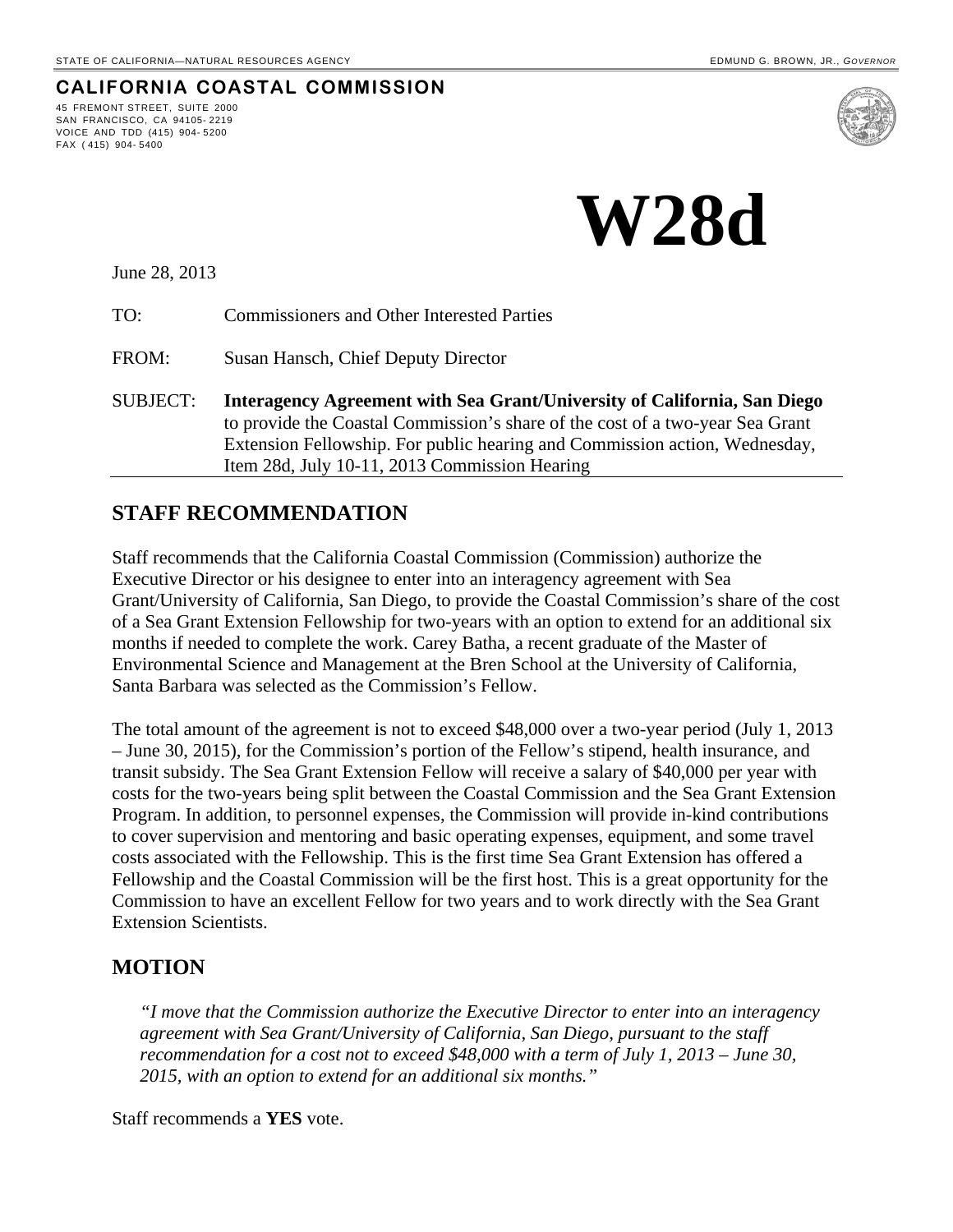Interagency Agreement with Sea Grant/UCSD July 2013 Coastal Commission Hearing Page 2

#### **Extension Fellowship Program Description**

The California Sea Grant Extension Fellowship Program matches highly motivated and outstanding postgraduate students (people who are very near to completing or have recently completed a graduate degree) with "Hosts" in state and federal agencies in California, and provides Hosts with the chance to employ the skills of highly motivated and trained scientists. Under the guidance of an assigned California Sea Grant Extension Academic and Coastal Commission Supervisor, the Fellow is expected to help develop solutions to high-priority coastal and marine issues and disseminate information through diverse extension methods. A California Sea Grant Extension Academic will spend about 10-15% of his/her time working with the Fellow and the Host to design and implement projects of importance to the Host and SGEP. The Fellow will benefit from this partnership by learning about outreach tools and techniques from Sea Grant Extension academics and by working with the Host to learn about relevant management strategies and topics. The Coastal Commission as Host will benefit by having a highly motivated young scientist to work on projects of concern and by increased interaction with California Sea Grant Extension academics who have knowledge of people (stakeholders, partners), techniques, and processes that will help make outreach more effective.

### **Sea Grant Extension Fellowship Scope of Work**

The Sea Grant Fellow will have a unique opportunity to assist executive, management and policy level staff in the headquarters and district offices of the California Coastal Commission on a variety of coastal and ocean resource protection issues. Working closely with Coastal Commission's Chief Deputy Director, Deputy Director for Energy and Ocean Resources, technical staff and other senior staff, the Sea Grant Fellow will have the opportunity to work on critical natural resources and coastal and ocean management issues. The Fellow will have the opportunity to interface directly with senior government officials and leaders in resource management policy throughout California.

# **2013-2015 Fellowship**

Specific project and program duties will be developed collaboratively with the Fellow, the Sea Grant Extension, and with Coastal Commission staff members currently working on these issues. Potential project opportunities at this time address a mix of policy and technical needs, as follows:

A. Carey Batha has been selected for the 2013-2015 California Sea Grant Extension Fellowship and will work with the California Coastal Commission on outreach and education projects related to Adaptation to Global Climate Change. The goal of this project is to help provide coastal communities with information to make better informed decisions related to global warming and sea level rise, and ultimately develop and implement customized solutions to the hazards and climate change challenges which threaten their economic, environmental, and social well-being. Carey will work as a part of the Coastal Commission's existing staff team and will also work on special projects with Sea Grant Extension.